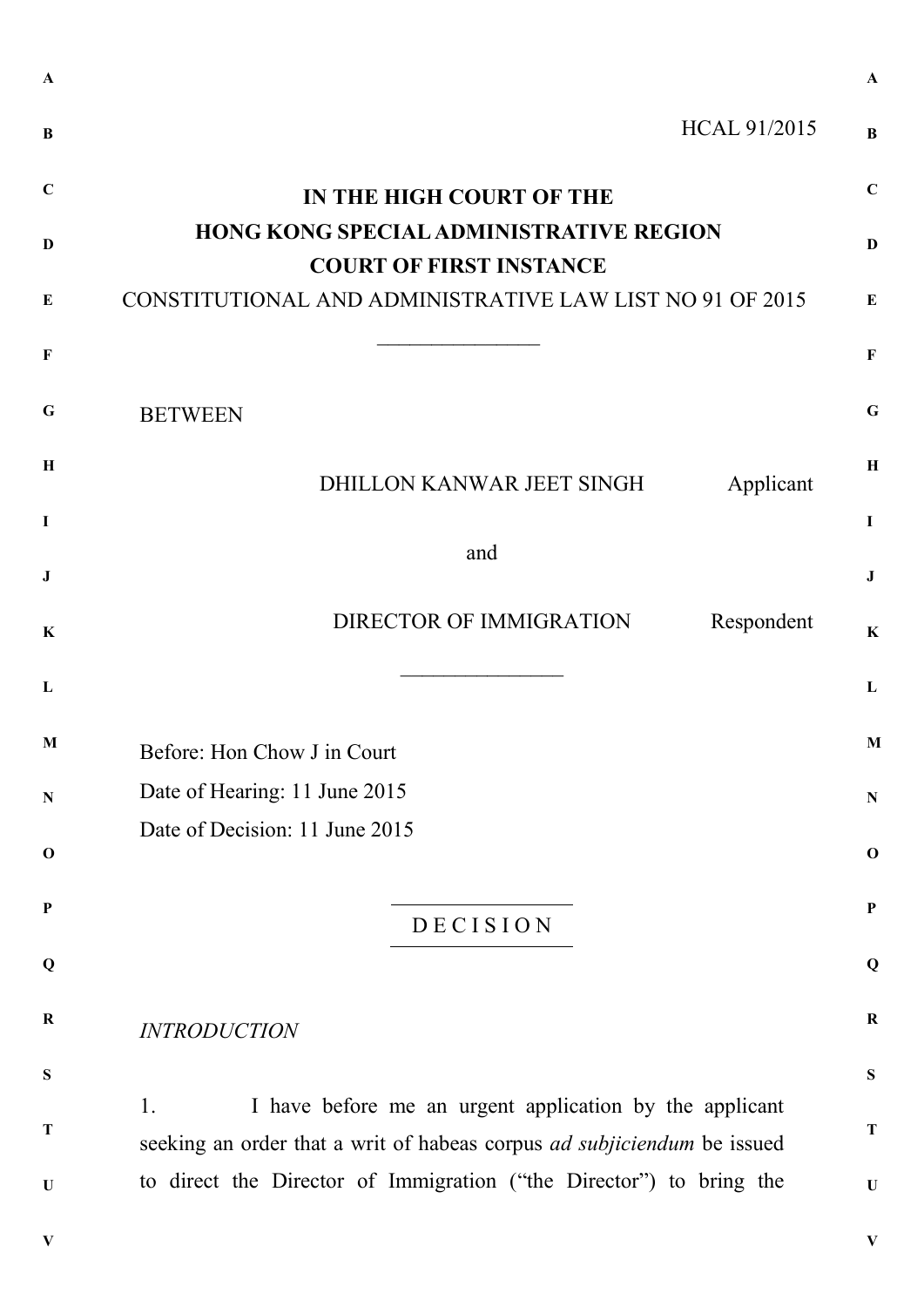**B**

applicant before a judge of the court at such time as may be directed by the judge.

**C**

**D**

**E**

**F**

**G**

**H**

**I**

**J**

2. Notice of the intended application was first given to the court by a letter sent by fax to the court in the evening of 10 June 2015. This court received the originating summons herein and an affidavit of Tam Kam Tong, the applicant's solicitor, in the early afternoon of 11 June 2015. This court convened at 3:30 pm today to hear the application.

3. Notice of the application was given to the Director and Mr Lawrence Chan, Government Counsel of the Department of Justice, has appeared before me to resist the application.

- **K**
- **L**

## *BACKGROUND FACTS*

**M**

**N**

**O**

**P**

**Q**

**R**

4. A brief summary of the relevant background facts are as follows. I should mention that these facts are based largely on what Mr Chan told me from the Bar table. Mr Mark Sutherland (for the applicant) informed me that he and his instructing solicitor saw the applicant only once on 6 May 2015 while he was in detention and could only obtain preliminary instructions from the applicant. As I understand it, Mr Sutherland does not necessarily accept the accuracy of everything that has been said by Mr Chan, but he has not, understandably, been able to contradict the same.

**T**

**S**

**U**

**V**

**A**

**B**

**C**

**D**

**E**

**F**

**G**

**H**

**I**

**J**

**K**

**L**

**M**

**N**

**O**

**P**

**Q**

**R**

**S**

**T**

**U**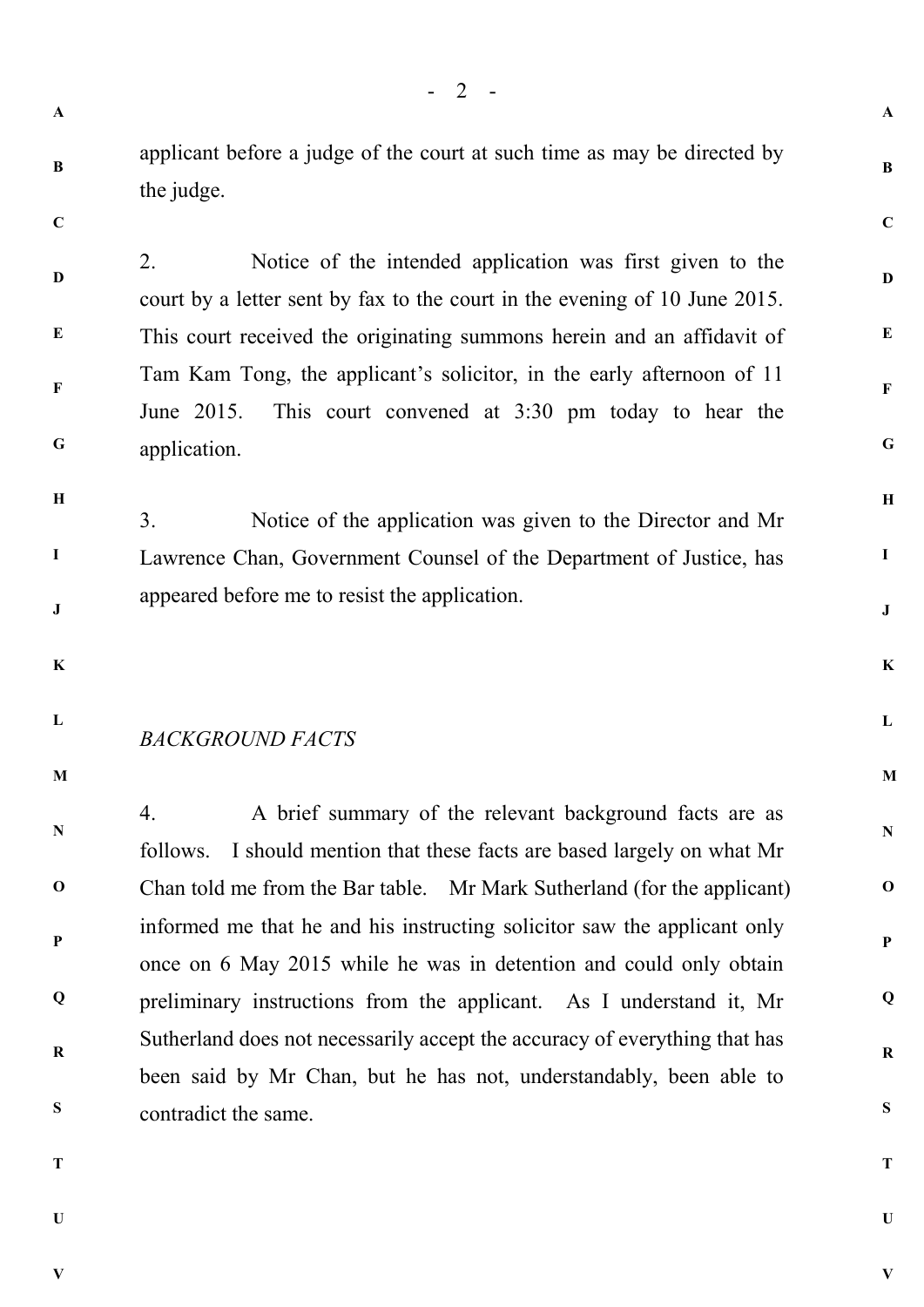- 3 - **A B C D E F G H I J K L M N O P Q R S T U A B C D E F G H I J K L M N O P Q R S T U** 5. On 15 August 2014, the applicant first arrived in Hong Kong but was refused landing. 6. On 18 August 2014, the applicant lodged a non-refoulement claim. 7. On 10 November 2014, the applicant's non-refoulement claim was rejected at the first tier of the assessment process. I am told by Mr Chan that the assessment dealt with all applicable grounds for non-refoulement under the current unified screening mechanism, namely, torture, cruel inhuman degrading treatment or punishment, and refugee claims. 8. On 1 December 2014, a removal order was made against the applicant under section 19(1)(b) of the Immigration Ordinance. 9. The applicant had all along been under detention until 3 January 2015 when he was released on recognizance under section 36 of the Immigration Ordinance. 10. On 2 March 2015, the applicant's appeal against the first tier determination was dismissed by the Torture Claim Appeal Board / Non-refoulement Claims Petition Office. 11. Apparently, the applicant failed to comply with his reporting obligation on 13 March 2015. He was subsequently arrested on 30 March 2015, and has been in detention since. I should record that Mr Sutherland stated that the applicant might have a good or reasonable explanation for the failure to comply with his reporting obligation on 13

**V**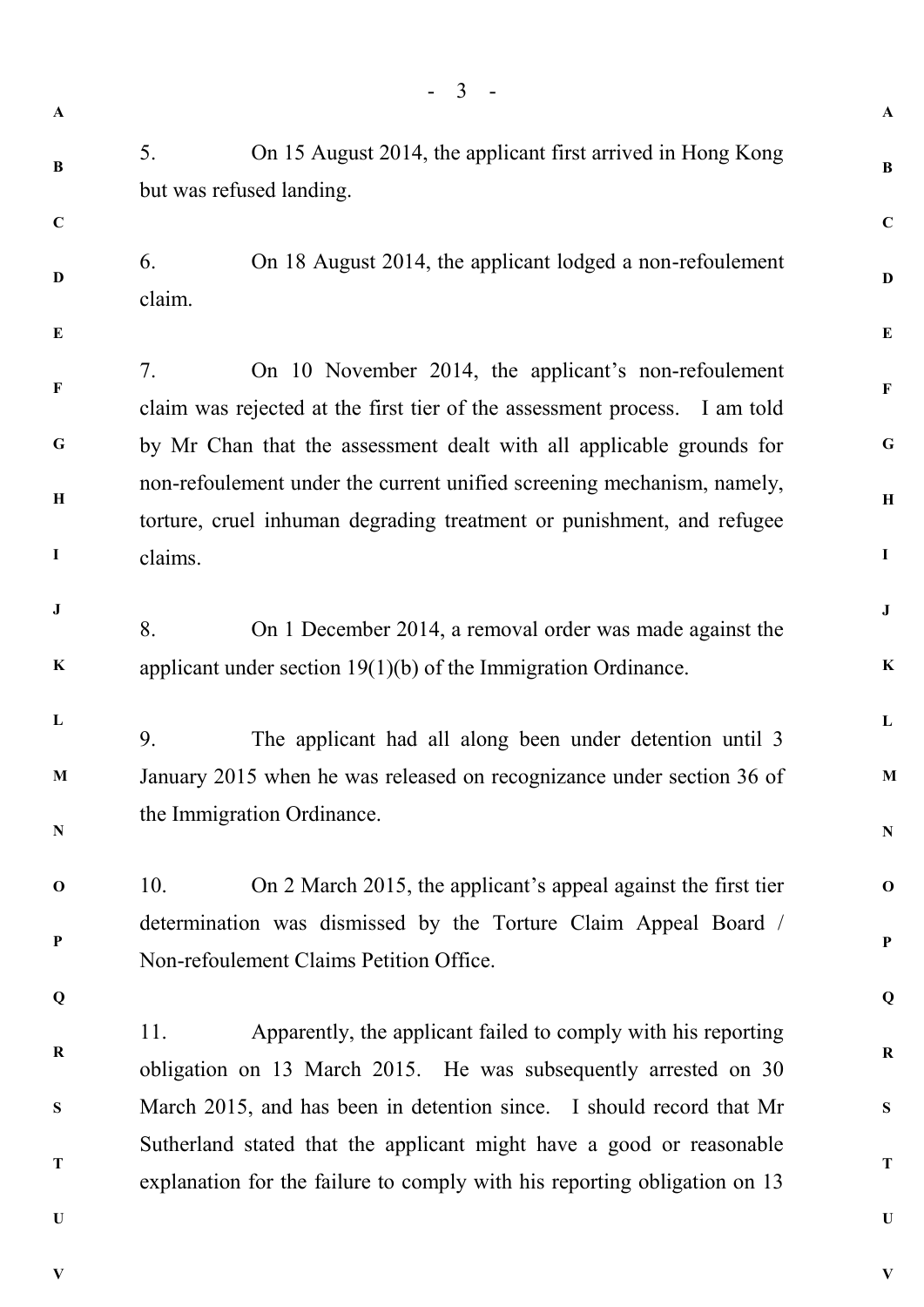**A**

**B**

**C**

**D**

**E**

**F**

**G**

**H**

**I**

**J**

**K**

**L**

**M**

**N**

**O**

**P**

**Q**

**R**

**S**

**T**

**U**

**V**

**C**

**D**

**E**

**F**

**B**

March 2015, but he had no instruction on this matter. For the purpose of the present application, I do not place any weight on the applicant's alleged failure to comply with his reporting obligation on 13 March 2015.

12. A review of the applicant's detention was carried out on 4 and 30 May 2015 and 9 June 2015, but the decision to detain was maintained.

**G H I J K L M N** 13. The applicant has, I understand, applied for legal aid, but I have no information regarding the nature of the legal claims that he wishes to pursue. It is likely, though, that the claims would include challenges in respect of his screening process and/or the decisions to reject his non-refoulement claim, and possibly a claim for damages for unlawful detention. In any event, I am told by Mr Chan that the Director was informed by the Legal Aid Department on 20 April 2015 that the legal aid application was then under process, and was further informed by the Legal Aid Department on 9 June 2015 that the applicant's legal aid application had been refused. There were other communications between the Director and the Legal Aid Department which it is not necessary to set out here.

**O**

**P Q**

**R**

**S**

**T**

**U**

14. In a letter dated 10 June 2015 from the Director to the applicant's solicitors, the Director informed the applicant that the Director had decided to execute the removal order on 11 June 2015. I am given to understand that arrangement has been made to remove the applicant by a CX697 flight scheduled to depart at 8:15 pm tonight.

15. Finally, I should add that the applicant, through his solicitors, has asked for documents from the Director and the Duty Lawyer Service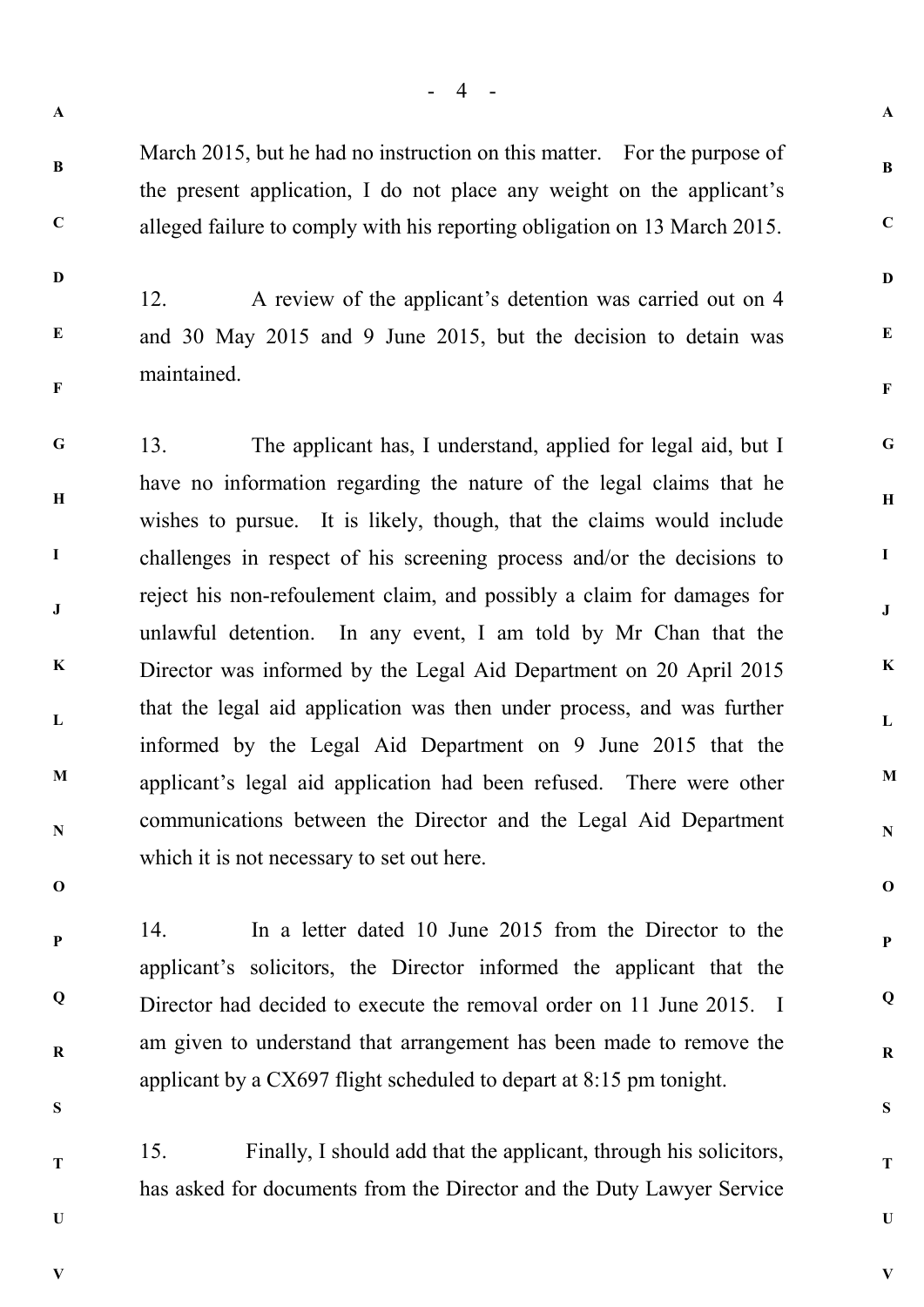**A**

**B**

**B**

(which assisted the applicant in the first tier screening process) by letters dated 10 May 2015, but has so far not received the documents sought.

**C**

**D**

**D**

**E**

**F**

**G**

**H**

**I**

**J**

**K**

**L**

**M**

**N**

**O**

**P**

**Q**

**R**

**S**

**T**

**C**

## **E** *DISCUSSION*

**F G H I J K L M N** 16. The legal principles governing an application for the issue of a writ of habeas corpus are well settled. As mentioned at paragraph 37 of the recent decision of Deputy High Court Judge Kent Yee in *Mohammad Aslam Qureshi v Director of Immigration*, HCAL 75/2015 (27 May 2015), the central question is whether the detention is unlawful. An unlawful detention is one that is made without proper lawful authority in the first place and remains unlawful throughout. On the other hand, an initially lawful detention can be turned into an unlawful detention if it fall fouls of the *Hardial Singh* principles as summarised by Ribeiro PJ in *Ghulam Rbani v Secretary for Justice for and on behalf of the Director of Immigration* (2014) 17 HKCFAR 138 at paragraph 23 which it is not necessary to set out in this decision.

**O P** 17. The applicant is currently detained under section 32(3A) of the Immigration Ordinance pending his removal from Hong Kong.

**Q R** 18. Section 32(3A) of the Immigration Ordinance states as follows:-

**S**

" A person in respect of whom a removal order under section  $19(1)(b)$  is in force may be detained under the authority of the Director of

**U**

**V**

**T**

**U**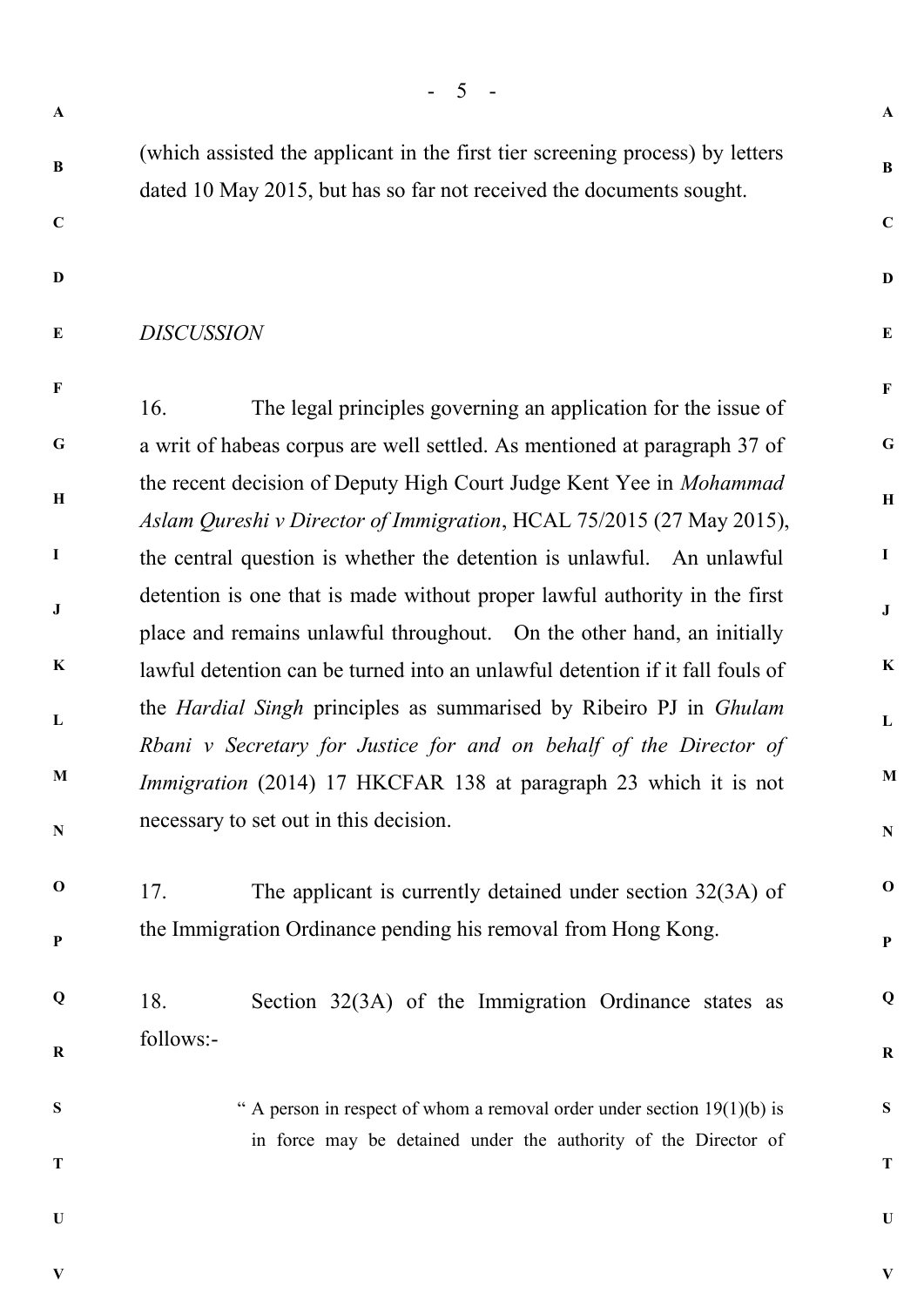|              | 6                                                                                                                                                       |              |
|--------------|---------------------------------------------------------------------------------------------------------------------------------------------------------|--------------|
| $\mathbf{A}$ |                                                                                                                                                         | $\mathbf{A}$ |
| B            | Immigration or any assistant director of immigration pending his<br>removal from Hong Kong under section 25."                                           | B            |
| $\mathbf C$  | 19.<br>In the present case, there is no doubt that:-                                                                                                    | $\mathbf C$  |
| D            |                                                                                                                                                         | $\mathbf{D}$ |
| E            | a removal order under section $19(1)(b)$ in respect of<br>(1)                                                                                           | E            |
| $\mathbf{F}$ | the applicant is in force;                                                                                                                              | F            |
| G            | the detention is pending his removal from Hong Kong<br>(2)<br>under section 25.                                                                         | $\mathbf G$  |
| $\, {\bf H}$ |                                                                                                                                                         | $\mathbf H$  |
| $\mathbf I$  | 20.<br>There is no complaint about the reasonableness of his current<br>detention under the <i>Hardial Singh</i> principles, although Mr Sutherland has | $\mathbf I$  |
| ${\bf J}$    | said that the applicant's previous detention during the period from 15                                                                                  | ${\bf J}$    |
| $\bf K$      | August 2014 to 3 January 2015 might be unlawful. Even if that is right                                                                                  | $\mathbf K$  |
|              | (as to which I express no view), it would have no impact on the                                                                                         |              |
| L            | lawfulness of the current detention.                                                                                                                    | $\mathbf L$  |
| M            | Two points are raised by Mr Sutherland in support of the<br>21.                                                                                         | M            |
| $\mathbf N$  | present application.                                                                                                                                    | ${\bf N}$    |
| $\mathbf 0$  | 22.<br>First, it is said that the applicant has expressed a desire to                                                                                   | $\mathbf 0$  |
| $\mathbf{P}$ | pursue further legal remedies and has not yet exhausted his remedies in                                                                                 | $\mathbf{P}$ |
| Q            | Hong Kong. It is said that where an applicant has indicated such a<br>desire, the removal of the applicant form Hong Kong would be unlawful.            | Q            |
| $\bf R$      | In other words, the Director is under a duty not to remove someone who                                                                                  | $\bf R$      |
|              | has no right to stay in Hong Kong until he has exhausted all possible legal                                                                             |              |
| S            | remedies here. I can see no valid legal basis for this submission.                                                                                      | ${\bf S}$    |
| T            |                                                                                                                                                         | T            |
| $\bf{U}$     |                                                                                                                                                         | $\mathbf U$  |

**V**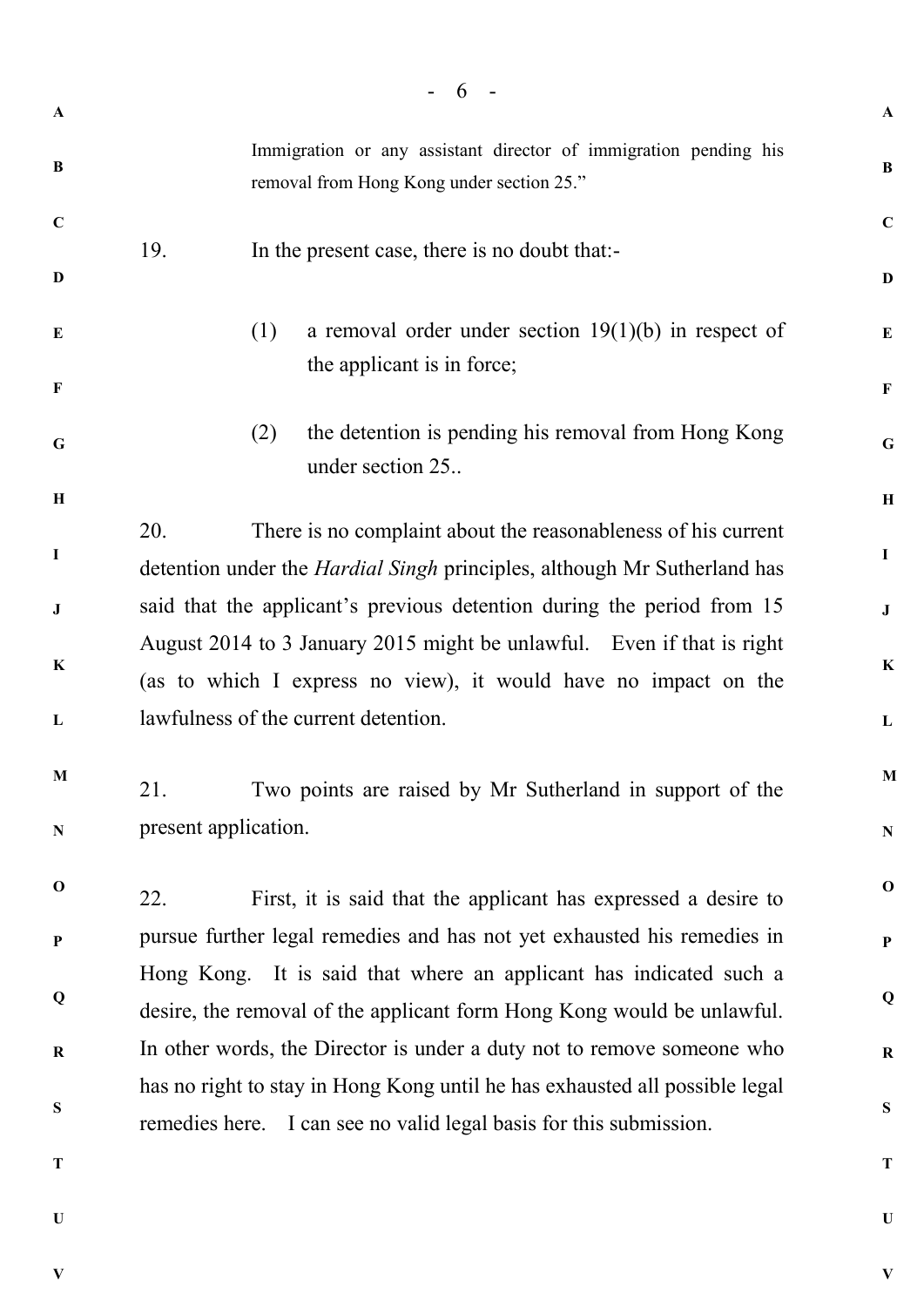**B**

**C**

**D**

**E**

**F**

**G**

**H**

23. Second, it is said that the applicant's appeal process was tainted with unfairness or irregularity because he was not legally

represented. In his solicitors' letter dated 10 June 2015, it is said that the applicant conducted the appeal without a lawyer "primarily because he has no means". Mr Sutherland has informed me that this statement is incorrect, but has not been able to say what was the reason why the applicant was not legally represented in the appeal process. I pause to observe that the Duty Lawyer Service provides free legal representation to non-refoulement claimants at both the first tier and appeal stages.

**I J K L M** 24. I appreciate the difficulties faced by Mr Sutherland and those instructing him to advance the present application in view of the limited information and materials available to them at this stage. However, before the court can exercise its jurisdiction to issue a writ of habeas corpus, there must some proper basis shown. The court cannot issue a writ of habeas corpus simply to enable the applicant more time to discover whether he has grounds to challenge the lawfulness of his detention, or to challenge the screening process or removal decision.

**N**

**O**

**P**

25. I regret to say that there is nothing in the materials before me or in the submissions made by Mr Sutherland on behalf of the applicant that his current detention or proposed removal from Hong Kong is unlawful.

**Q**

**R S** 26. In the circumstances, I have no alternative but to dismiss the application for the issue of a writ of habeas corpus. I make no order as to costs.

**T**

**U**

**V**

**U**

**V**

**A**

**B**

**C**

**D**

**E**

**F**

**G**

**H**

**I**

**J**

**K**

**L**

**M**

**N**

**O**

**P**

**Q**

**R**

**S**

**T**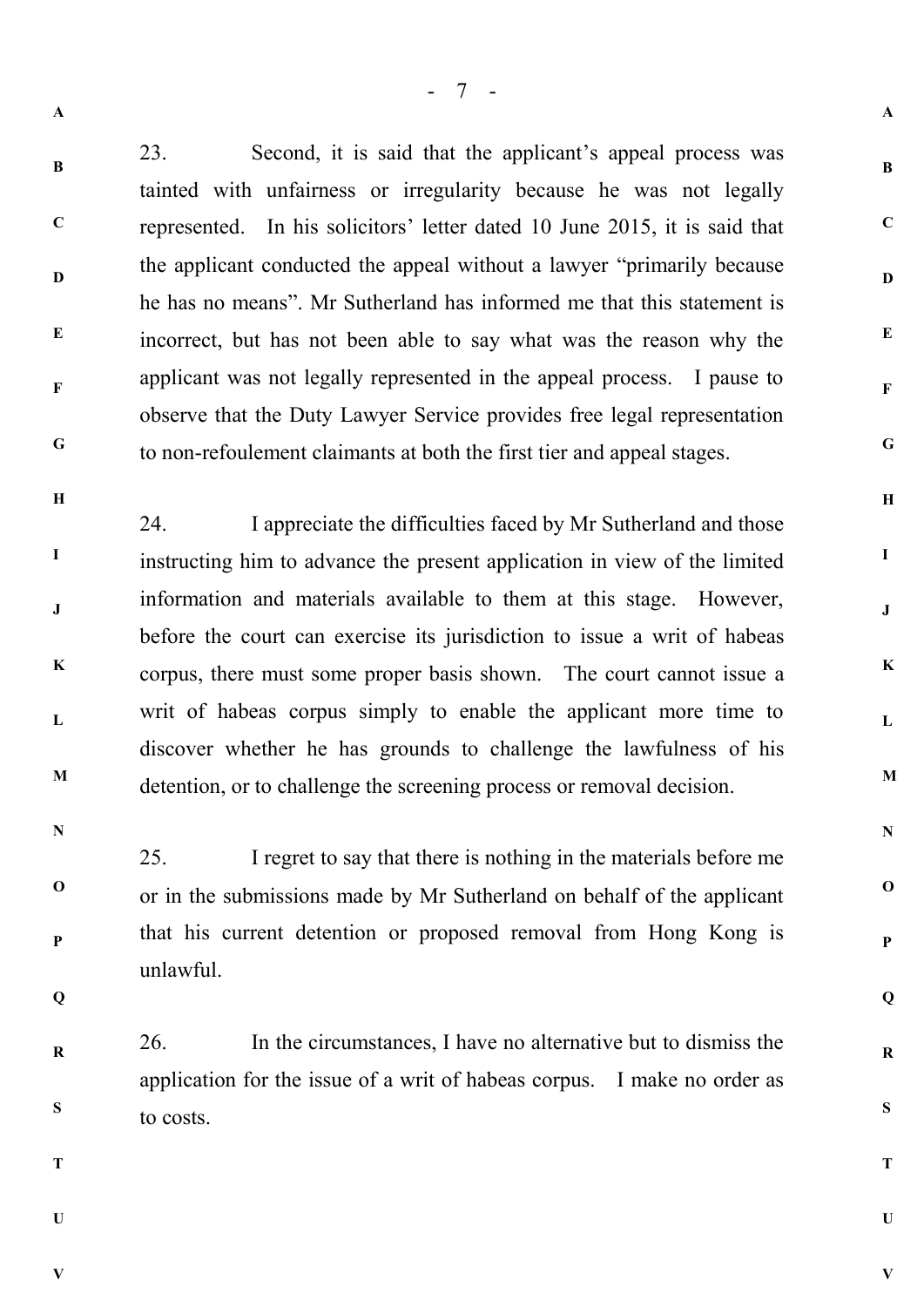**B**

**C**

27. Lastly, I wish to thank Mr Sutherland and his instructing solicitors whom I understand act on a pro bono basis, and Mr Chan who appears before me this afternoon at short notice, for the assistance that they have rendered to the court.

**E**

**F**

**I**

**D**

## *[Further submissions by counsel after delivery of oral decision]*

**G H** 28. Mr Sutherland applies for a temporary stay of execution of the removal order for 14 days so that the applicant may be able to lodge an appeal against the decision of the Director of Legal Aid to refuse to grant legal aid to him.

**J K L** 29. Mr Sutherland says that the Director has a policy to withhold execution of a removal order once an applicant lodges a legal aid appeal, and the existence of such appeal constitutes a legal impediment to prevent removal. Mr Chan has informed me that he is not aware of any such policy on the part of the Director.

**M**

**N**

**O**

**P**

**Q**

**R**

30. To justify the granting of a stay of execution of the removal order, it seems to me that the court must at least be satisfied that there is some proper basis to challenge the legality of the removal order, or the screening process or the decision to reject the non-refoulement claim. However, no ground has been advanced to challenge the lawfulness of those decisions or process. This is not a criticism of Mr Sutherland or those instructing him having regard to the limited information available to them.

**S**

**T**

31. The only thing that has been said is that the applicant did not have legal representation at the appeal stage, but this does not mean that

**U**

**V**

**V**

**U**

**A**

**B**

**C**

**D**

**E**

**F**

**G**

**H**

**I**

**J**

**K**

**L**

**M**

**N**

**O**

**P**

**Q**

**R**

**S**

**T**